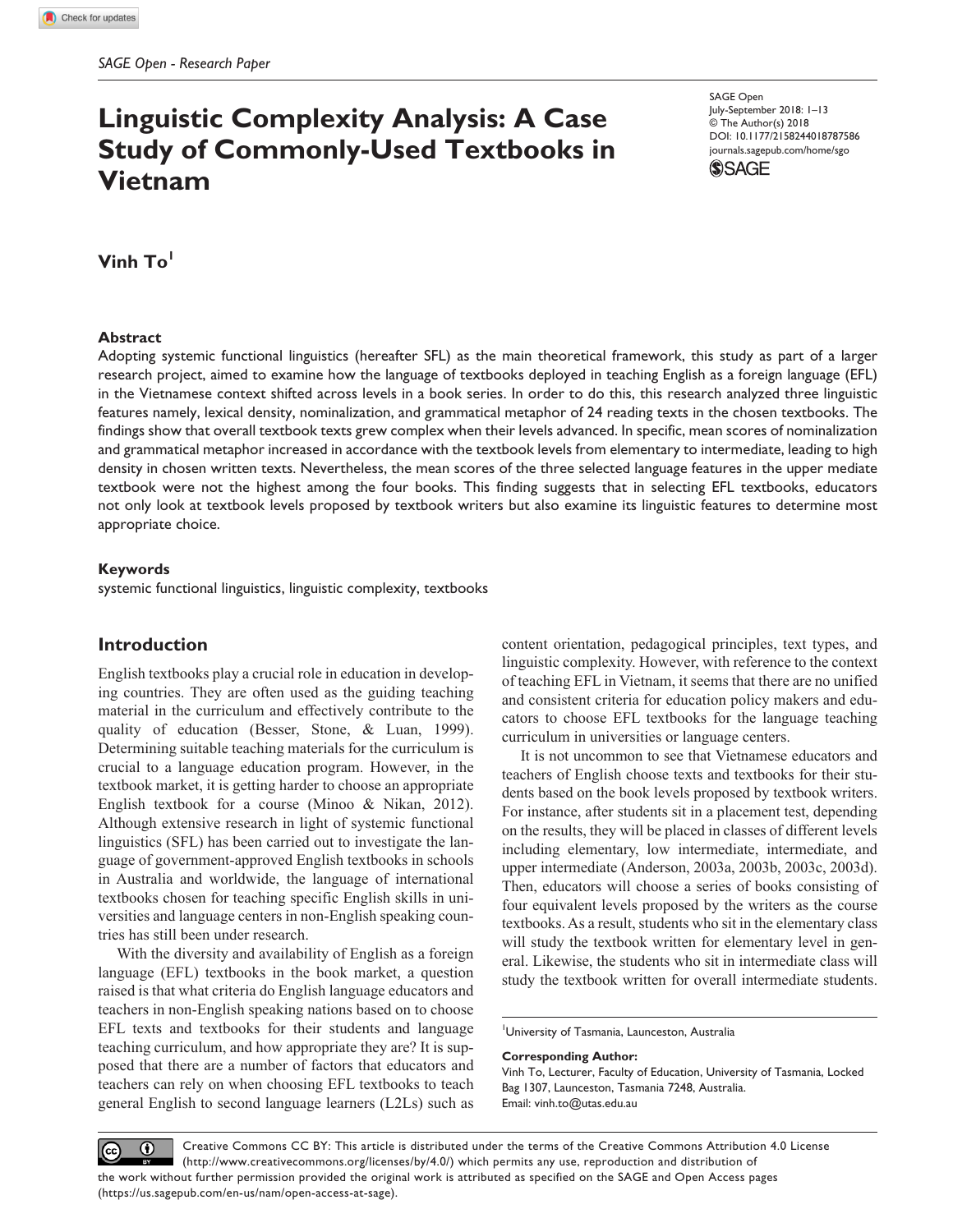One of the reasons for this practice is due to a general assumption that textbook texts grow more complex when their levels advance; thus, educators assume that a textbook level proposed by the textbook writer will suit the level of English class which students are supposed to learn.

This is problematic as there is no guarantee that the chosen textbooks are appropriate, especially in the context that a number of universities and language centers in Vietnam are not internationally recognized and that evaluation of the effectiveness of the chosen EFL textbooks in the language education curriculum in Vietnam is still under-investigated. In addition, whether there is a gradual shift in the use of EFL textbook texts in a book series has not been statistically proved in the literature. One may question that whether the texts in the upper intermediate book can be used for learners who are placed in the intermediate class and vice versus? This research clarifies these questions by examining the language of reading texts in four books in a book series that are set for elementary, low intermediate, intermediate, and upper intermediate levels (Anderson, 2003a, 2003b, 2003c, 2003d).

This study employed SFL (Halliday, 1985a, 1994; Halliday & Matthiessen, 2004, 2014) as the main theoretical framework to explore the complexity of language in the four books, with a focus on examining lexical density (Halliday, 1985b, 1993b, 2008), nominalization (Banks, 2005; Halliday, 1993a, 1998, 2004; Halliday & Martin, 1993; Halliday & Matthiessen, 2004; J. K. Martin, 2008; J. R. Martin, 1993), and grammatical metaphor (Banks, 2003; Derewianka, 2003; Halliday, 1985a, 1993b, 1994, 1998, 2004, 2008; Halliday & Martin, 1993; Halliday & Matthiessen, 1999, 2004; J. K. Martin, 2008; J. R. Martin, 1992, 1993; Ravelli, 1999). Three main reasons for choosing these three concepts are that: (a) they are considered typical complexity of written language from an SFL perspective as shown in extensive research on these concepts by functional linguists (see Banks, 2003, 2005; Derewianka, 2003; Halliday, 1985a, 1985b, 1993a, 1993b, 1998, 2004, 2008; Halliday & Martin, 1993; Halliday & Matthiessen, 2004; J. K. Martin, 2008; J. R. Martin, 1992, 1993; Ravelli, 1999; To, Lê, & Lê, 2015); (b) research into linguistic complexity in second language learning in the literature failed to look at linguistic complexity using the SFL complexity concepts (see Dahl, 2004, 2008, 2009; Kusters, 2008; Lia & Zeynep, 2016; Miestamo, 2008, 2009; Nichols, 2009; Putra & Lukmana, 2017; Sheehan, Flor, Napolitano, & Ramineni, 2015; Vettorel, 2018); and (c) from the literature review, although there are studies on linguistic complexity using the chosen SFL concepts (lexical density, nominalization, and grammatical metaphors) in other areas, research on linguistic complexity in English textbooks using these SFL concepts in developing countries is still under-investigated. The three concepts will be discussed in greater details in the background section.

In the background section, this article initially discusses the concept of linguistic complexity and explains the choice of SFL as the theoretical framework. It then explains how complexity is measured in the view of SFL with particular reference to the three linguistic features mentioned. In the method section, chosen texts and textbooks as well as methods adopted to data analysis are described in detail, followed by a sample analysis. Results of quantitative data analysis are presented in the findings section, which are illustrated by examples from the data. Following that, the significance of the results is discussed together with the study limitations. The article ends with a summary of key findings and implications for text and textbook choice and writing.

# **Research Background**

### *Linguistic Complexity*

Halliday (2008) states that complexity, particularly linguistic complexity, is itself a complex concept. However, J. R. Martin and Rose (2003) posit that "despite the complexity of language in social contexts, the basic principles developed in SFL for managing it are relatively simple" (p. 3). SFL provides a good model to examine linguistic complexity as it helps understand complexity at three levels of language (i.e., grammar, discourse, and context; J. R. Martin & Rose, 2003), and its three social metafunctions (i.e., ideational, interpersonal, and textual; J. R. Martin & Rose, 2003). Borrowing these principles and well-established linguistic measures from SFL, this study aimed to explore the complexity of language in reading texts in EFL textbooks across textbook levels, which has still been under-investigated in second language learning (see Benedikt & Bernd, 2009; Dahl, 2008; Fred, 2009; Hendrikse & Van Zweel, 2010; Kuiken & Vedder, 2007; Miestamo, 2009; Ortega, 2003; Patrick, 2008; Szmrecsanyi & Kortmann, 2012). The focus of the research was to investigate three linguistic features, specifically, lexical density, nominalization, and grammatical metaphor, which are typical features of complexity in written language (Halliday, 1985a, 1985b). Before introducing the three linguistic concepts chosen for the examination of linguistic complexity in this study and explain how these linguistic concepts relate to three strata and metafunctions of language, an overview of SFL theory is presented.

### *SFL*

SFL is a linguistic approach that views language as a system of social semiotics and a resource for making meaning (Halliday & Matthiessen, 2004). It deals with language use in real contexts (Halliday & Matthiessen, 2004). From an SFL perspective, language is comprised of four levels, including context, discourse semantic, lexicogrammar, and grapho-phonology (Halliday & Matthiessen, 2004).

At the context level, there are cultural context and situational context (Eggins, 1994) and at this level, genre and register are realized. Genre is concerned with the context of culture as J. R. Martin (2001) defines "[Genre is] a staged,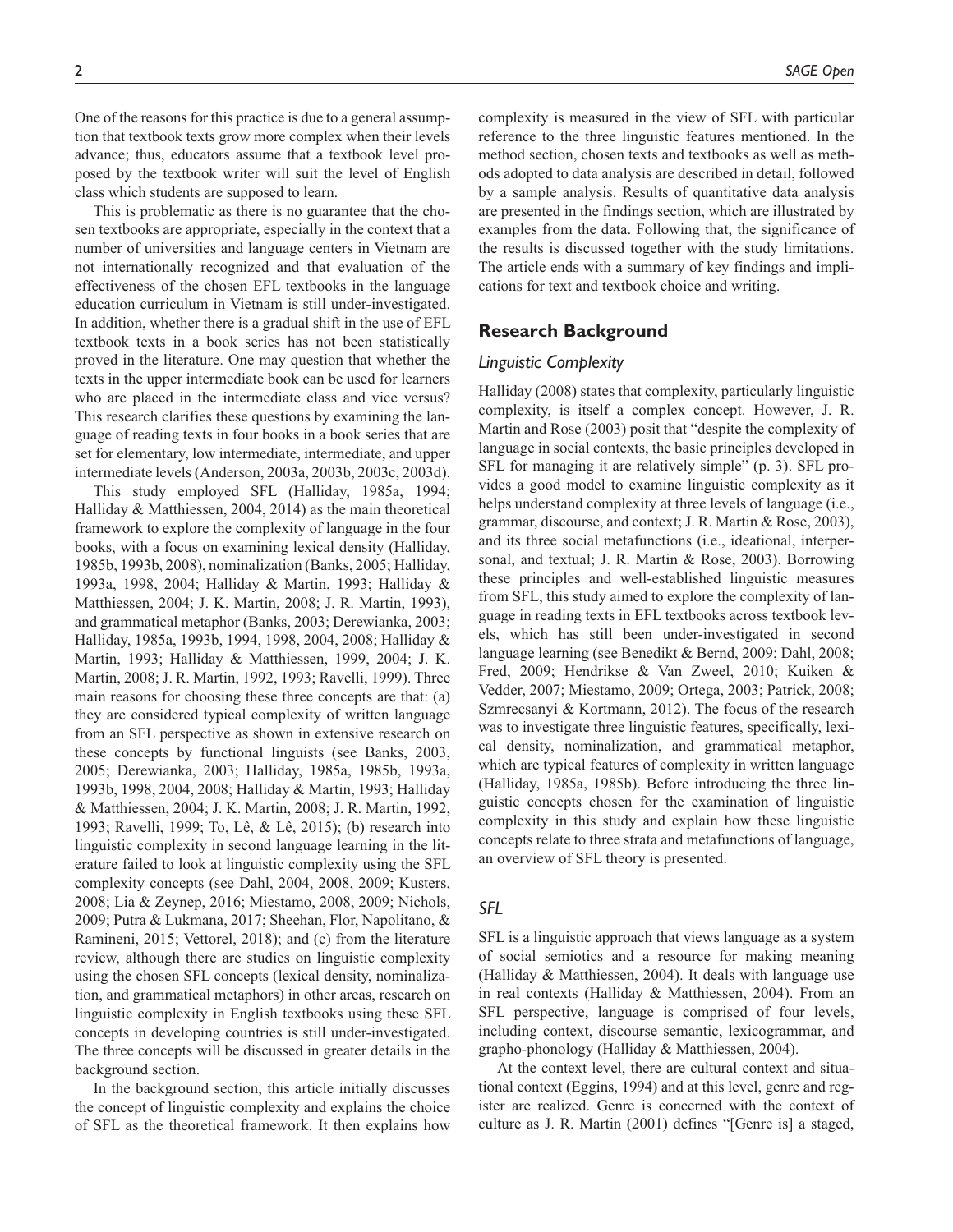goal-oriented, purposeful activity in which speakers engage as members of our culture" (p. 155). Genre is realized through register and register as Eggins (1994) defines is "the immediate situational context in which the text was produced" (p. 26). Therefore, register is the context of situation.

At the discourse semantic level, there are three register variables namely, field, tenor, and mode. Field involves the ideational metafunction (or meaning) of language, tenor deals with the interpersonal metafunction, and mode is all about textual metafunction (Halliday & Matthiessen, 2004). The ideational metafunction is people's knowledge about the world around them and their experience or the use of language; the interpersonal metafunction involves the relationship between users of language; and the textual metafunction of language deals with the organization of ideational meaning and interpersonal meaning into cohesive and coherent texts (J. R. Martin & Rose, 2003).

At the lexicogrammar level, meaning is realized by the organization of words, word groups, and clauses (Halliday & Matthiessen, 2004). Lexical and grammatical choices determine the ideational meaning, while mood, modality, and evaluative language determine the interpersonal meaning and thematic and information structure (Halliday & Matthiessen, 2004), and text periodicity (J. R. Martin & Rose, 2003) are related to the textual meaning. While discourse semantics and lexicogrammar belong to the content plan; at the level of grapho-phonology, phonetics, phonology, and spelling are the expression of language and the first and foremost basic linguistic resources to make meaning (Halliday & Matthiessen, 2004).

### *Three Focus Concepts*

*Lexical density.* Halliday and Martin (1993) define lexical density as "the density of information in any passage of text, according to how tightly the lexical items (content words) have been packed into the grammatical structure" (p. 76). From Halliday's point of view, lexical items include nouns, verbs, adjectives, and adverbs, while grammatical items consist of pronouns, determiners, finite verbs, and some classes of adverbs (Halliday, 1985b). He stated that lexical density is the ratio of lexical items to ranking clauses (Halliday, 1985b). Thus, at the level of lexicogrammar, lexical density helps understand the packing or scattering of lexical items in clauses. Because lexical density involves the density of meaning in a grammatical structure, the adoption of lexical items represents meaning or experience about the world realized as register variable of field that determines the ideational metafunction of language. The variation in density of lexical meaning over clauses reflects the organization of the message, which relates to register variable of mode concerning the textual metafunction (Halliday, 1985b; Ravelli, 1999). Particularly, it has been shown that written texts have higher density values in comparison with spoken texts (Eggins, 1994; Halliday, 1985b; Ravelli, 1999).

To analyze lexical density, clear categorizations of lexical items and grammatical items, and that of ranking clauses and embedded clauses are important. However, clear distinctions between those categories sometimes are problematic as lexis and grammar are complementary, so some words might fall on the borderline between them (Halliday, 1985b, 2008), which include prepositions and certain classes of adverb such as *always* and *perhaps* (Halliday, 1985b). Similarly, it is not always easy to distinguish between hypotaxis (i.e., dependent clauses) and embedded clauses as traditionally these two types of clauses are treated as subordination (Ravelli, 1999). However, Halliday (1985b) argues that "it does not matter exactly where we draw the line provided we do it consistently" (p. 63). In the "Method" section, how to classify lexical items, grammatical items, ranking clauses (i.e., independent and dependent clauses) and embedded clauses will be discussed in greater detail.

*Nominalization.* Nominalization defined by functional linguists is the process of transforming a verb, an adjective, a conjunctions, or an adverb into a noun, or a clause into a nominal group (Eggins, 1994; J .K. Martin, 2008; Thomson & Droga, 2012). For instance, *education* for *educate, importance* for *important*, "a bomb explosion" for "a bomb exploded." As such, nominalization turns an action process into a thing (Bloor & Bloor, 1995). For example, the action "investigate" becomes a thing "investigation." As nominalization is a kind of lexical items, it contributes to lexical density. Two main functions of nominalization are to build knowledge and organize the text (Halliday, 1993a; J. K. Martin, 2008). With regard to building knowledge, nominalization helps build the field of discourse that relates to the ideational metafunction. Regarding to the organization of text, nominalization helps condense meaning and connect ideas to create a coherent and cohesive text (Halliday, 1993a; Humphrey, Droga, & Feez, 2012; J .K. Martin, 2008). This function of nominalization is known as the textual metafunction of language, involving register variable of mode, particularly the written mode.

*Grammatical metaphor.* Grammatical metaphor is considered having interrelated relationship with lexical density and nominalization. Nominalization is "the single most powerful resource for creating grammatical metaphor" (Halliday & Matthiessen, 2004, p. 656), resulting in high lexical density. By definition, grammatical metaphor originally proposed by Halliday (1994) is "a substitution of one grammatical class, or one grammatical structure by another" (p. 79). In terms of classification, grammatical metaphor consists of ideational metaphor and interpersonal metaphor. Ideational metaphor is the metaphor of transitivity realized by six process types, which involves nominalization (Halliday, 1994). Ideational metaphor includes two kinds namely, experiential metaphor and logical metaphor (J. R. Martin, 1992). Experiential metaphor is realized by construing processes as things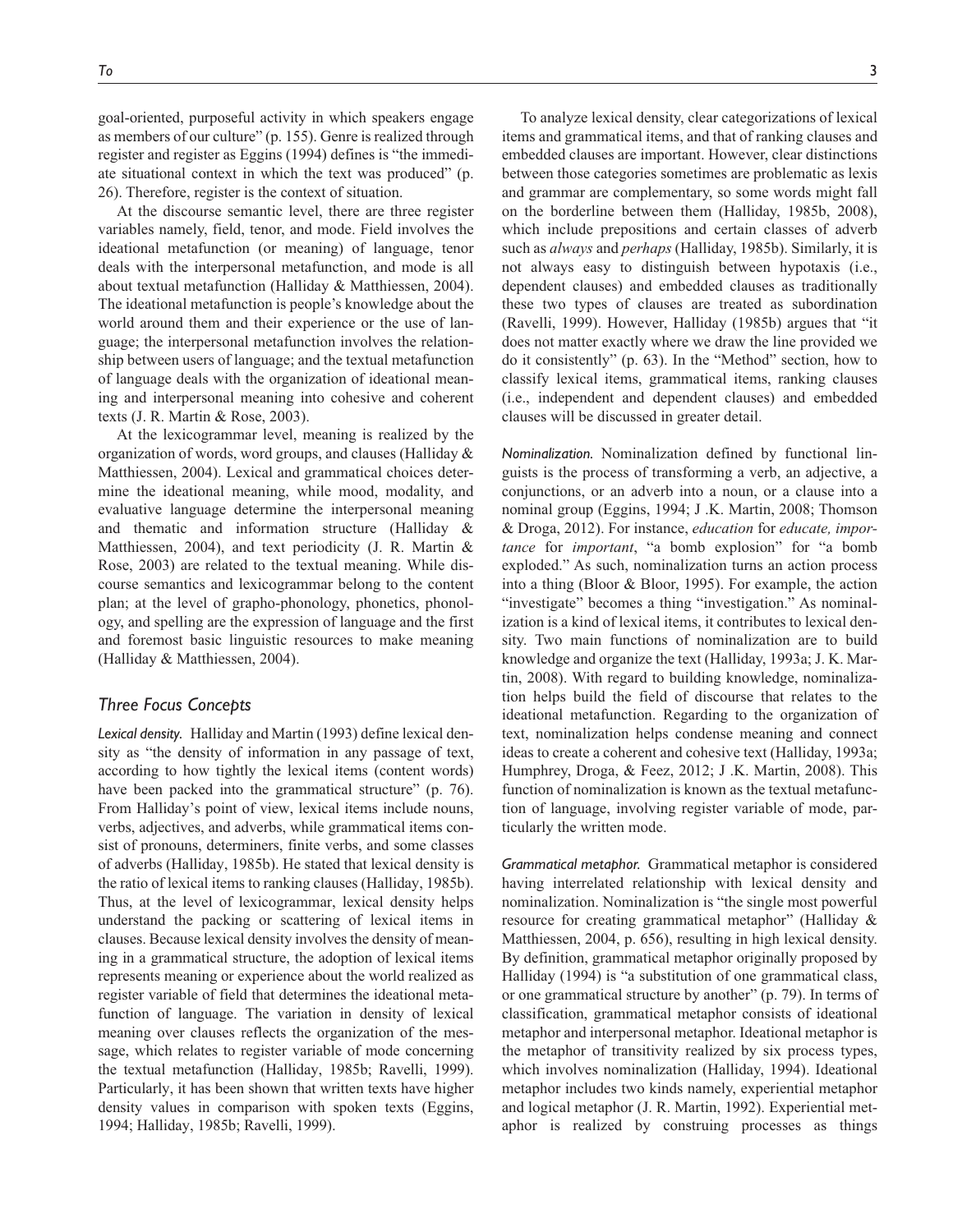(*explode–explosion*) or qualities as things (*free–freedom*). Logical metaphor is realized by construing causal relationship by a verb (*cause*) instead of a conjunction (*because*; J. R. Martin, 1992). Regarding interpersonal metaphor, it expresses the interpersonal relationships between the speaker and the listener and includes mood and modality metaphors (Halliday, 1994). As nominalization is a type of grammatical metaphor, a clear distinction between them is momentous in data analysis in this study, and this will be clarified in the "Method" section.

# **Method**

### *Research Design*

This research followed quantitative research design. Descriptive statistics described values of lexical density, nominalization, and grammatical metaphor in the data across textbook levels. Inferential statistics regarding correlational analysis revealed the relationships among linguistic features investigated.

#### *Research Question*

How does the language of these textbooks change over the various levels in a book series?

# *Selection of Texts*

This study analyzed linguistic complexity of a series of English textbooks namely, *Active Skills for Reading* (Anderson, 2003a, 2003b, 2003c, 2003d). These textbooks are written for teaching English reading skills to EFL learners and have been widely used in the language education programs in Vietnam since 2007. The book series includes four books designed for EFL learners of elementary, low intermediate, intermediate, and upper intermediate levels, respectively (Anderson, 2003a, 2003b, 2003c, 2003d). Each book includes 32 reading texts of various topics and genres. Totally, there are 128 reading texts in four textbooks. The selection of texts included three main steps. The first step involved screening all the 32 reading passages in each book, and eliminating the texts that are conversations, questions and answers, interviews, personal recounts, and narratives. Two reasons for this limitation are as follows: First, conversations and interviews

#### **Table 1.** Genre in 94 Texts.

belong to spoken language which is not aligned with the purpose of investigating written texts in this study and second, personal recounts and narratives are about storytelling that contains personal elements which are typical of spoken language (Humphrey et al., 2012; J. R. Martin & Rose, 2008; Rose & Martin, 2012); thus, these types of text were excluded from the analysis. Specifically, there are eight conversations/ interviews in Book 1, six conversations/interviews and two personal recounts in Book 2, two interviews in Book 3, and six conversations/interviews and 10 personal recounts/narratives in Book 4. Totally, 34 texts were omitted, and the numbers of texts chosen for the second stage of text categorizing were 94 texts including 24 texts in Book 1, 24 texts in Book 2, 30 texts in Book 3, and 16 texts in Book 4. These 94 texts were marked to distinguish them from 34 texts that were already omitted in the scanning stage. The second step was to decide genre of 94 chosen texts, which was based on genre analysis (Humphrey et al., 2012; J. R. Martin & Rose, 2008; Rose & Martin, 2012).

As narratives and personal recounts were already eliminated at Stage 1, this step involved identifying other genres such as description, explanation, report, historical recount, procedure, exposition, and discussion. The result of genre analysis of 94 texts in this study is shown in Table 1. The final step in selecting texts was to choose the dominant genres in four books for the research. As indicated in Table 1, Explanations and Reports were common genres in the four books across levels, they were chosen for the analysis. As the minimum number of Explanation texts was three, to make a fair comparison in terms of quantity of texts across levels, three Explanations and Reports in each book were selected for the examination. The corpus included 24 texts in total.

#### *Data Analysis*

*Lexical density analysis.* This study used the measure of lexical density as proposed by Halliday (1985b), which is the proportion of lexical items per ranking clauses. The classification of lexical items and grammatical is crucial to the analysis of lexical density. However, some of these items have been determined differently in literature (see Castello, 2008; Halliday, 1985b; O'Loughlin, 1995; Stubbs, 1986; Ure, 1971). As Halliday (1985b) mentions, it does not matter where we draw the line between those items, the most important thing

| Genre  | Explanation | Report | Historical<br>recount | Biological<br>recount | Factual<br>recount | Procedure | Exposition | <b>Discussion</b> | Total |
|--------|-------------|--------|-----------------------|-----------------------|--------------------|-----------|------------|-------------------|-------|
| Book I | 8           |        |                       |                       |                    |           |            | 0                 | 24    |
| Book 2 |             |        |                       |                       |                    |           |            | 0                 | 24    |
| Book 3 | 10          | 13     |                       |                       |                    |           |            | 0                 | 30    |
| Book 4 | 4           | 8      |                       |                       |                    |           |            |                   | 16    |
| Total  | 25          | 41     | 14                    |                       |                    |           | 4          |                   | 94    |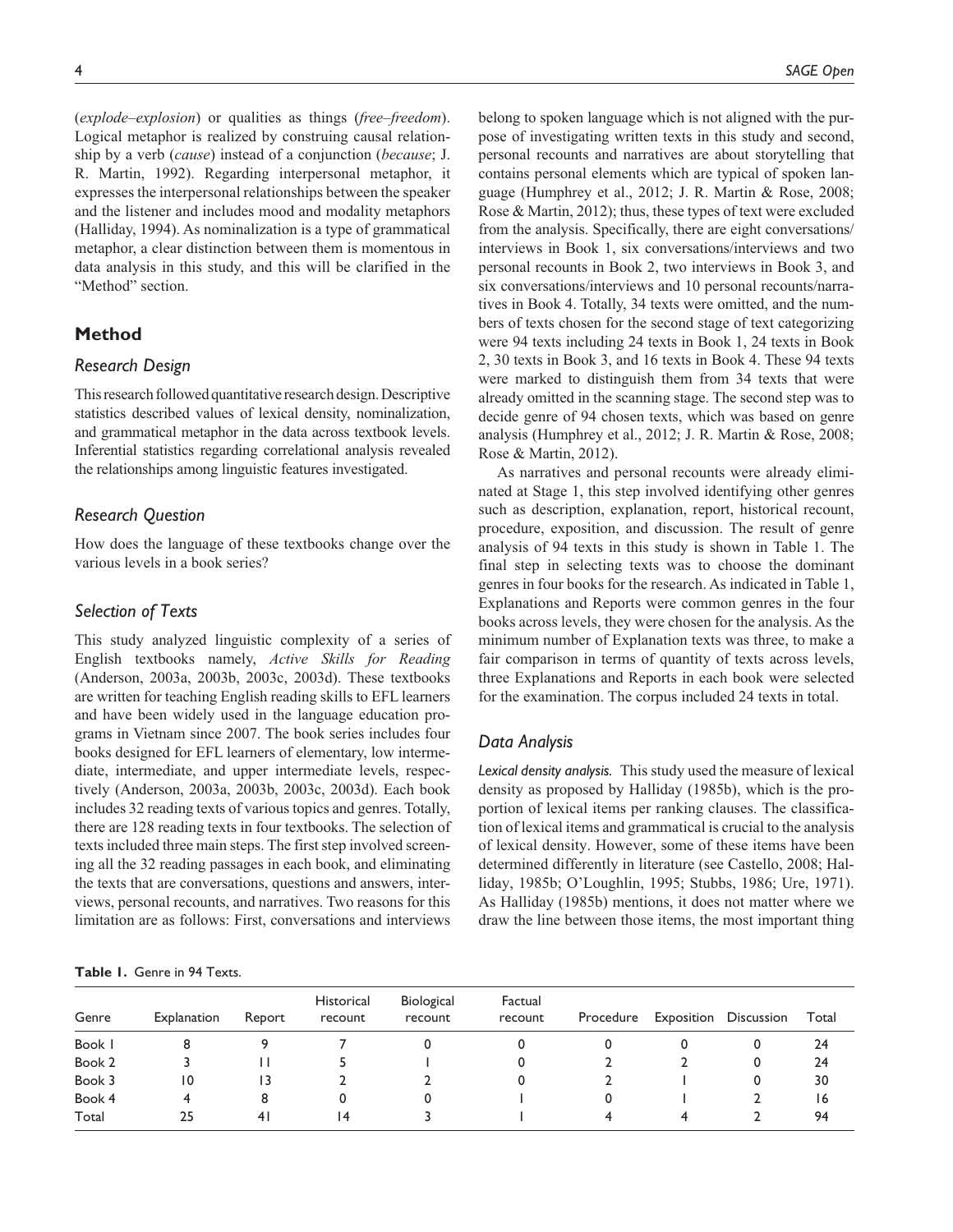

**Figure 1.** Forms of nominalization investigated (Thomas & To, 2016, p. 13).

is to do the analysis consistently. Thus, in this study, lexical items include all *nouns*, all *lexical verbs* except the verb *be*, all *adjectives*, adverbs of manner (e.g., *slowly, eagerly*), and sentence *adverbs* (e.g., *luckily, happily*); while grammatical items include all *pronouns*; all *determiners*; all *finite verbs* consisting of *be, do, have* and modal verbs; setting *adverbs* (e.g., *here, there*); degree *adverbs* (e.g., *so, extremely*); negative and interrogative *adverbs* (e.g., *not, never*); all *conjunctions* (e.g., *but, nevertheless*,); and all *prepositions* (e.g., *on, upon, above*) (See To, Fan, & Lê, 2016).

Regarding clauses, only ranking clauses comprising of parataxis and hypotaxis (Halliday, 1985b) are included in the lexical density analysis, while embedded clauses are not counted. The reason for this is that the measures of density necessarily involve the relationship between clauses as this is related to the density or scattering of lexical items in clauses. There are two factors that influence the relationship between ranking clauses in clause complex are taxis and logico-semantics systems (Halliday & Matthiessen, 2004). Taxis deal with two degrees of interdependency between clauses including parataxis (i.e., independent clauses) and hypotaxis (i.e., dependent clauses; Halliday & Matthiessen, 2004). Halliday and Matthiessen (2004) states that parataxis or independent clause is "the relation between two like elements of equal status, one initiating and the other continuing" (p. 374), while hypotaxis is "the relation between a dependent element and its dominant, the element on which it is dependent" (p. 374). Regarding logico-semantic relations, it includes two kinds: expansion and projection (Halliday & Matthiessen, 2004). By contrast, embedded clause means the clause is embedded to something else (Lukin, 2013); thus, embedded clauses are at a lower rank than clauses. Ravelli (1999) argues that in case embedded clauses are connected by means of interdependencies and logical semantic relations, "the relationships formed are between parts of clause, not between whole clauses" (p. 44). For this reason, embedded clauses are excluded from the analysis of density and intricacy (Ravelli, 1999).

Paratactic clauses are finite clauses which can be a simple clause itself or a number of simple clauses joined by coordinating conjunctions (e.g., *and, so, therefore, however*) which are of equal status. Hypotactic clauses are finite or non-finite clauses which have unequal relations with the paratactic clauses in the logical dependency. (To, 2017, p. 133)

Thus, hypotaxis includes idea projection, nondefining relative clauses, finite hypotactic clauses connected by subordinating conjunctions (e.g., *if, when, although*). "An embedded clause can be a nominal group itself, a defining relative clause, a nominal group of a prepositional phrase, an adverbial group, or a non-finite clause" (To et al., 2016, p. 347).

*Nominalization analysis.* As one of the purposes of the study was to look at the relationship among linguistic features illustrating complexity, specifically between nominalization and grammatical metaphor, this study examined two common types of nominalization that have the potential for producing ideational metaphor. The investigated kinds of nominalization are verbal nominalization (e.g., *operate– operation*) and adjectival nominalization (e.g., *dense–density*), which are summarized in Figure 1.

*Grammatical metaphor analysis.* This study examined the complexity of written language in EFL textbooks, particularly how the ideational content is packed in ranking clauses by means of lexical items, nominalization, and grammatical metaphor. Thus, restricted by its research scope, only ideational metaphor which helps construe the ideational meaning was investigated, interpersonal metaphor was not taken into consideration at this stage. Therefore, the term *grammatical metaphor* used in this article refers to ideational metaphor. The analysis of ideational metaphor in this study was wellgrounded on the distinction between nominalization and ideational metaphor. Nominalization and grammatical metaphor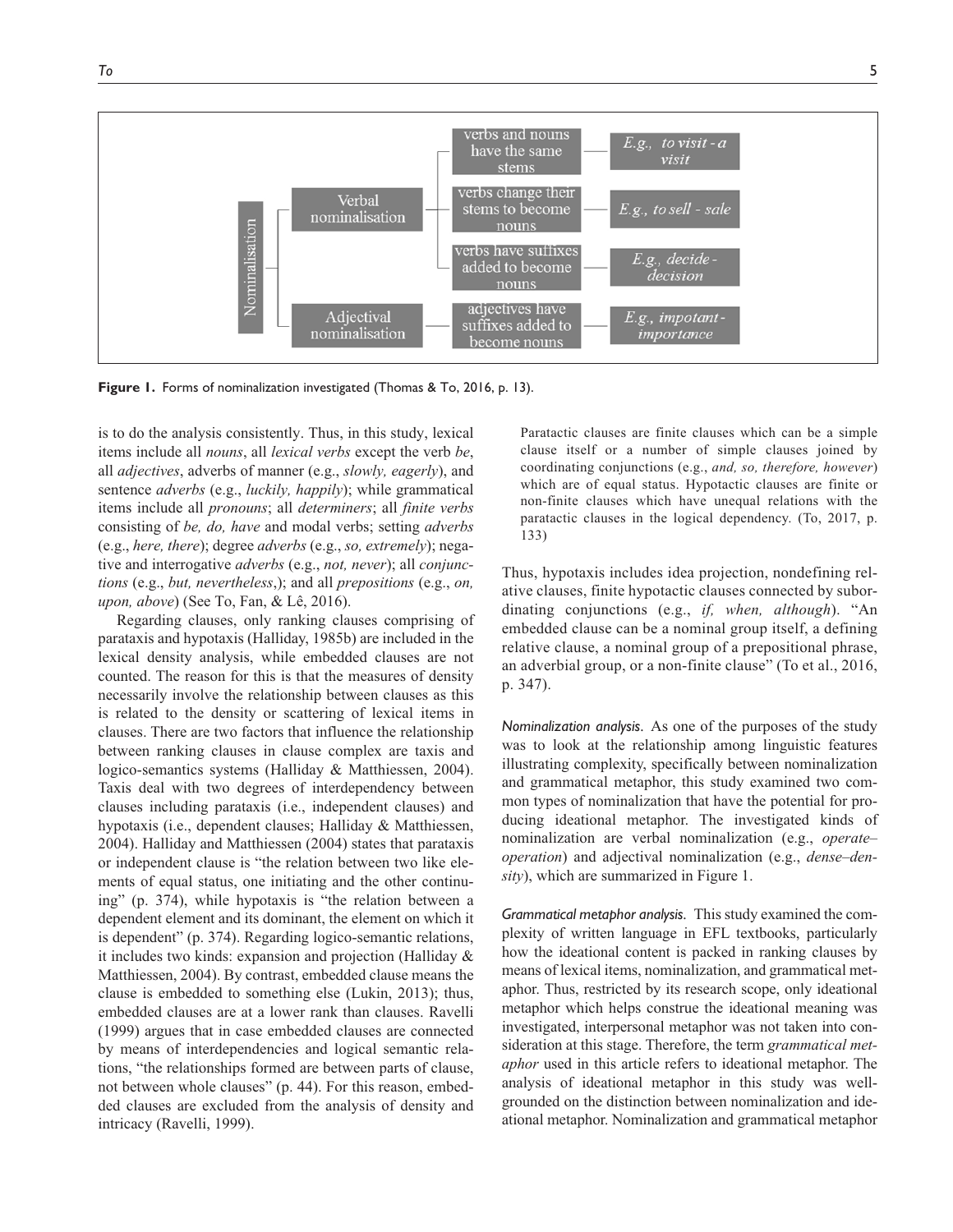#### **Box 1.** A Sample Analysis of Linguistic Features.

|||More than two-thirds of all **astronauts suffer** from *motion sickness* while traveling in **space**.||| In the **gravity-free environment**, the **body** cannot **distinguish** up from down.||| (α)The **body's internal** *balance* **system sends confusing**  *signals* to the **brain**,|| (=β) which can **result** in **nausea lasting** as **long** as a few **days**.||| A **body** that is **deprived** of **gravity** also **experiences** *changes* in the *distribution* of **bodily fluids**.||| (α) More **fluid** than **normal ends** up in the **face, neck**, and **chest**,|| (=β) **resulting** in a **puffy face**, **bulging neck veins**, and a **slightly enlarged heart**.||| (Anderson, 2003c)

**Table 2.** Result of the Sample Analysis.

| <b>Instances</b> |                               |                                | Frequency                            |                 |                |                         |
|------------------|-------------------------------|--------------------------------|--------------------------------------|-----------------|----------------|-------------------------|
|                  | Lexical items Ranking clauses | Instances of<br>nominalization | Instances of<br>grammatical metaphor | Lexical density | Nominalization | Grammatical<br>metaphor |
| 46               |                               | 6.6                            |                                      | 6.6             | 0.6            | 0.4                     |

are different in terms of strata of language. While nominalization is realized at the level of grammar, extending the lexical resources of a language, grammatical metaphor interfaces grammar with discourse semantics, extending a language's meaning potential (J. K. Martin, 2008). As proposed by Halliday and Matthiessen (2004), nominalization "is the single most powerful resource for creating grammatical metaphor" (p. 656). Through this device, process linguistically realized as verb and quality linguistically realized as adjective are reworded metaphorically as nouns referring to things or entities in another processes, enabling an informational dense discourse (Halliday & Matthiessen, 2004). However, not all nominalization involves grammatical metaphor. If a nominalization can be unpacked to the congruent form, it is an ideational metaphor; if a nominalization cannot be unpacked to the congruent alternative, it is just a form of transcategorization (Christie & Derewianka, 2008). For example,

Example 1: *Numerology* is a way of using numbers to describe a person's character, and to make *predictions* about future life events (Anderson, 2003b).

There are two instances of nominalization in the example: *numerology* and *predictions*. However, while *numerology* cannot be unpacked to the congruent alternative, *predictions* can be unpacked to its congruent form to become *predict*. Thus, only *predictions* involves grammatical metaphor. The example, therefore, can be rewritten in the nonmetaphorical form as follows.

*Numerology* is a way of using numbers to describe a person's character, and to *predict* future life events.

Frequency of ideational metaphor was determined by the ratio of its instances per ranking clauses.

*Sample analysis.* Below is a sample analysis showing how the linguistic features investigated in this study were analyzed. Explanations of notational conventions in SFL, and how

lexical items, nominalization, and grammatical metaphor recognized in the analysis were provided. The sample text analysis was provided in Box 1 and result of the sample analysis was provided in Table 2.

|                                    | clause complex boundary                      |
|------------------------------------|----------------------------------------------|
|                                    | ranking clause boundary                      |
| $\alpha, \beta, \ldots$            | hypotactic structure                         |
| $1, 2, \ldots$                     | paratactic structure                         |
| <b>Lexical items</b>               | bold                                         |
| <b>Nominalization</b> bold italics |                                              |
|                                    | Grammatical metaphor bold italics underlined |

### *Results of the Analysis*

First, descriptive statistics on lexical density, nominalization, and grammatical metaphor was presented. Next, a one-way analysis of variance (ANOVA) was conducted to determine whether the three linguistic features were different for different levels of books: elementary  $(n = 6)$ , pre-intermediate  $(n = 6)$ 6), intermediate  $(n=6)$ , and upper intermediate  $(n=6)$ . If the significant different was found between groups, Tukey post hoc test was performed to find out which group was statistically significantly different from one another. Finally, the correlations between linguistic features were examined.

# *Lexical Density, Nominalization, and Grammatical Metaphor Across Levels*

Table 3 displays descriptive statistics of lexical density, nominalization, and grammatical metaphor in four books. As it can be seen, lexical density demonstrated an increasing trend from the low to the high level of textbooks. Specifically, lexical density in the elementary book ranging from 3.54 to 4.71 displayed an average number of 3.99 lexical items per ranking clause. This mean score rose gradually to 4.43 and 5.15 in the pre-intermediate and intermediate books respectively before slightly dropped to 5.06 in the upper intermediate book. As expected, grammatical metaphor demonstrated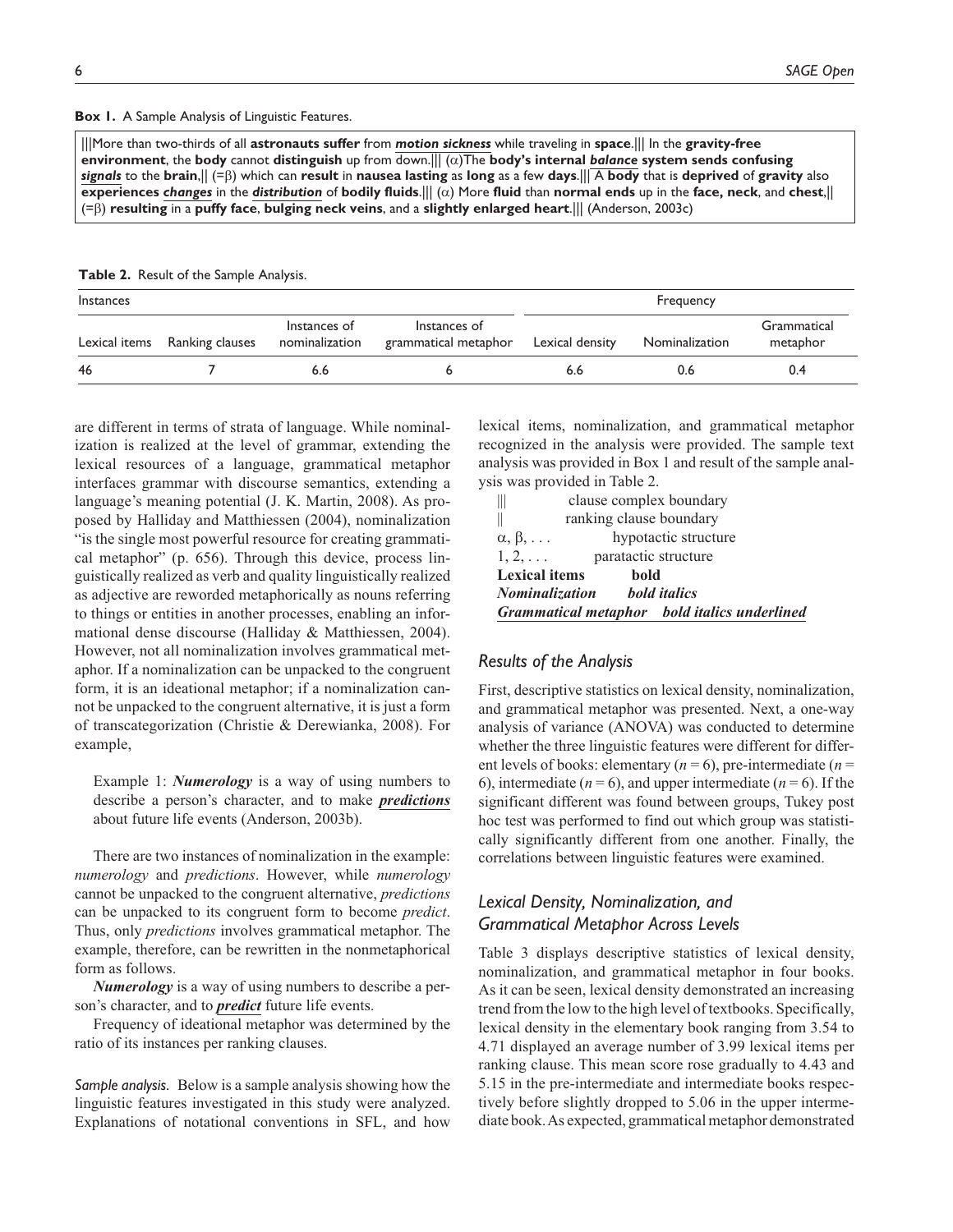|                      | n  | M      | SD     | <b>SE</b> | <b>Minimum</b> | Maximum |
|----------------------|----|--------|--------|-----------|----------------|---------|
| Lexical density      |    |        |        |           |                |         |
| Elementary           | 6  | 3.9933 | .42368 | .17297    | 3.54           | 4.71    |
| Pre-intermediate     | 6  | 4.4267 | .73788 | .30124    | 3.48           | 5.26    |
| Intermediate         | 6  | 5.1483 | .81989 | .33472    | 4.14           | 6.57    |
| Upper intermediate   | 6  | 5.0550 | .73034 | .29816    | 3.81           | 5.77    |
| Total                | 24 | 4.6558 | .80778 | .16489    | 3.48           | 6.57    |
| Nominalization       |    |        |        |           |                |         |
| Elementary           | 6  | 0.2717 | .12416 | .05069    | 0.14           | 0.50    |
| Pre-intermediate     | 6  | 0.5033 | .22580 | .09218    | 0.15           | 0.76    |
| Intermediate         | 6  | 0.7817 | .22516 | .09192    | 0.52           | 1.14    |
| Upper intermediate   | 6  | 0.7433 | .33720 | .13766    | 0.44           | 1.23    |
| Total                | 24 | 0.5750 | .30668 | .06260    | 0.14           | 1.23    |
| Grammatical metaphor |    |        |        |           |                |         |
| Elementary           | 6  | 0.1517 | .13834 | .05648    | 0.04           | 0.42    |
| Pre-intermediate     | 6  | 0.2200 | .19380 | .07912    | 0.04           | 0.52    |
| Intermediate         | 6  | 0.3050 | .08961 | .03658    | 0.17           | 0.43    |
| Upper intermediate   | 6  | 0.3400 | .18772 | .07664    | 0.08           | 0.59    |
| Total                | 24 | 0.2542 | .16545 | .03377    | 0.04           | 0.59    |

**Table 3.** Descriptive Statistics on Language Features Across Levels.

**Table 4.** One-Way ANOVA Test on the Differences of Language Features Between Levels.

|                      | <b>ANOVA</b>   |    |             |       |              |  |
|----------------------|----------------|----|-------------|-------|--------------|--|
|                      | Sum of squares | df | Mean square | F     | Significance |  |
| Lexical density      |                |    |             |       |              |  |
| Between groups       | 5.360          | 3  | 1.787       | 3.704 | .029         |  |
| Within groups        | 9.648          | 20 | 0.482       |       |              |  |
| Total                | 15.00          | 23 |             |       |              |  |
| Nominalization       |                |    |             |       |              |  |
| Between groups       | 1.009          | 3  | 0.336       | 5.830 | .05          |  |
| Within groups        | 1.154          | 20 | 0.058       |       |              |  |
| Total                | 2.163          | 23 |             |       |              |  |
| Grammatical metaphor |                |    |             |       |              |  |
| Between groups       | 0.130          | 3  | 0.043       | 1.731 | .193         |  |
| Within groups        | 0.500          | 20 | 0.025       |       |              |  |
| Total                | 0.630          | 23 |             |       |              |  |

*Note.* ANOVA = analysis of variance.

a similar trend with lexical density when it stared at 0.15 in the elementary book, increased by 0.07 in the pre-intermediate book, 0.09 in the intermediate book, and 0.03 in the upper intermediate book. These figures indicated that, on average, there was 0.15 instance of grammatical metaphor per ranking clause in elementary texts; the number was 0.22 in pre-intermediate texts, 0.31 in intermediate, and 0.34 in upper intermediate texts. As predicted, nominalization demonstrated a similar trend with grammatical metaphor and lexical density from Book 1 to Book 4. Particularly, as shown in Table 3, Book 1 displayed an average mean score of 0.27 instances of nominalization per ranking clause,

while these numbers were 0.5, 0.78, and 0.74 in the latter level books, respectively.

# **Differences of Lexical Density, Nominalization, and Grammatical Metaphor Across Levels**

Result obtained from the comparison of means of lexical density among textbook levels assessed by one-way ANOVA in Table 4 reveals that the lexical density scores were statistically significantly different between different levels of textbooks as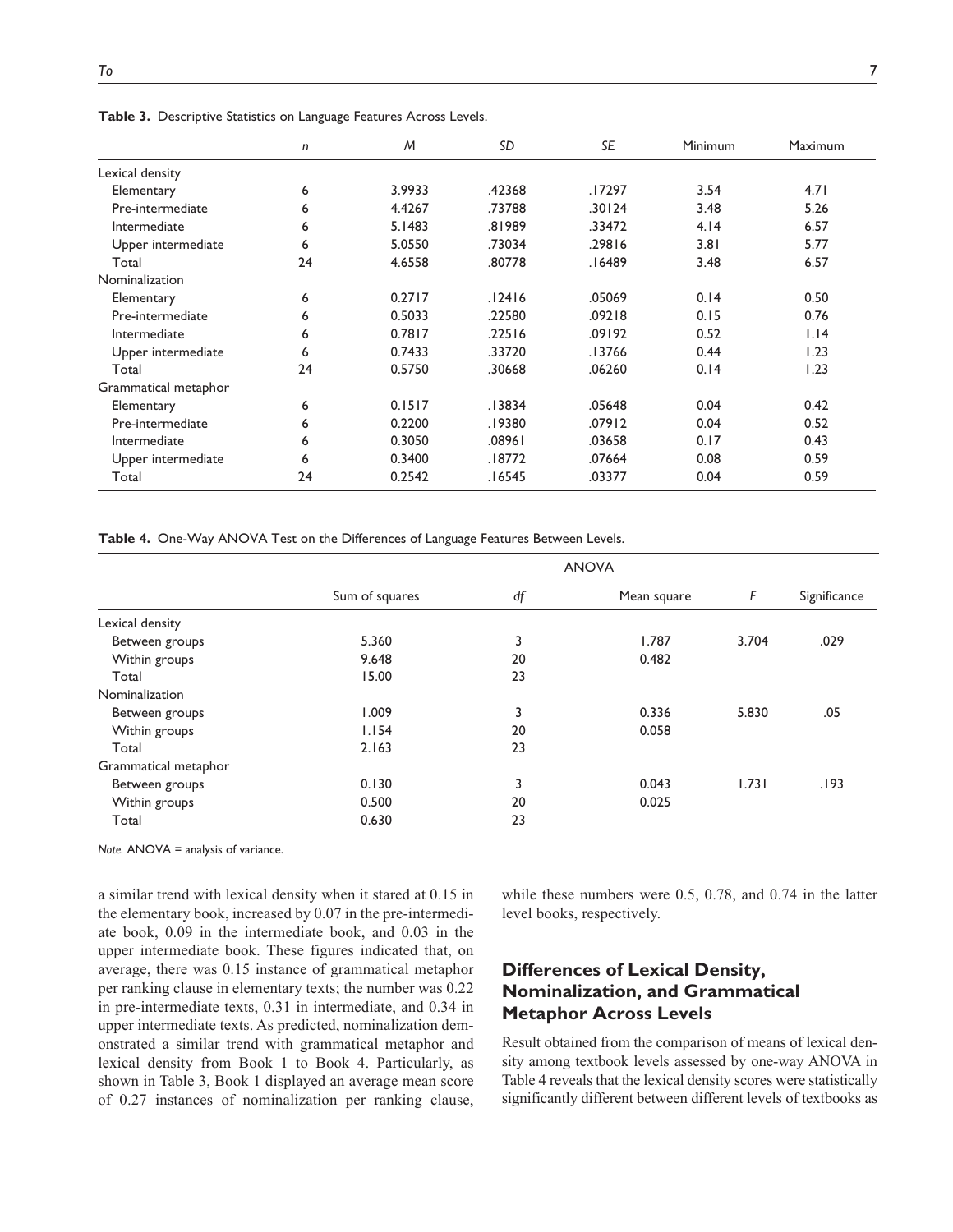| Dependent                  | (I) Levels of         |                     | Mean difference |      |              | 95% confidence interval |             |  |
|----------------------------|-----------------------|---------------------|-----------------|------|--------------|-------------------------|-------------|--|
| variable                   | texts                 | (I) Levels of texts | $(1 - 1)^{*}$   | SE   | Significance | Lower bound             | Upper bound |  |
| Lexical density Elementary |                       | Pre-intermediate    | $-0.433$        | .401 | .705         | $-1.56$                 | 0.69        |  |
|                            |                       | Intermediate        | $-1.16$         | .401 | .042         | $-2.28$                 | $-0.03$     |  |
|                            |                       | Upper intermediate  | $-1.06$         | .401 | .068         | $-2.18$                 | 0.06        |  |
|                            | Pre-                  | Elementary          | 0.433           | .401 | .705         | $-0.69$                 | 1.56        |  |
|                            | intermediate          | Intermediate        | $-0.722$        | .401 | .303         | $-1.84$                 | 0.40        |  |
|                            |                       | Upper intermediate  | $-0.628$        | .401 | .419         | $-1.75$                 | 0.49        |  |
|                            | Intermediate          | Elementary          | 1.155           | .401 | .042         | 0.03                    | 2.28        |  |
|                            |                       | Pre-intermediate    | 0.721           | .401 | .303         | $-0.40$                 | 1.84        |  |
|                            |                       | Upper intermediate  | 0.093           | .401 | .995         | $-1.03$                 | 1.22        |  |
|                            | Upper<br>intermediate | Elementary          | 1.061           | .401 | .068         | $-0.06$                 | 2.18        |  |
|                            |                       | Pre-intermediate    | 0.628           | .401 | .419         | $-0.50$                 | 1.75        |  |
|                            |                       | Intermediate        | $-0.093$        | .401 | .995         | $-1.22$                 | 1.03        |  |
| Nominalization Elementary  |                       | Pre-intermediate    | $-0.232$        | .139 | .364         | $-0.62$                 | 0.16        |  |
|                            |                       | Intermediate        | $-0.510$        | .139 | .007         | $-0.90$                 | $-0.12$     |  |
|                            |                       | Upper intermediate  | $-0.472$        | .139 | .014         | $-0.86$                 | $-0.08$     |  |
|                            | Pre-                  | Elementary          | 0.231           | .139 | .364         | $-0.16$                 | 0.62        |  |
|                            | intermediate          | Intermediate        | $-0.278$        | .139 | .219         | $-0.67$                 | 0.11        |  |
|                            |                       | Upper intermediate  | $-0.240$        | .139 | .335         | $-0.63$                 | 0.15        |  |
|                            | Intermediate          | Elementary          | 0.510           | .139 | .007         | 0.12                    | 0.90        |  |
|                            |                       | Pre-intermediate    | 0.278           | .139 | .219         | $-0.11$                 | 0.67        |  |
|                            |                       | Upper intermediate  | 0.038           | .139 | .992         | 0.35                    | 0.43        |  |
|                            | Upper                 | Elementary          | 0.47            | .139 | .014         | 0.08                    | 0.86        |  |
|                            | intermediate          | Pre-intermediate    | 0.24            | .139 | .335         | $-0.15$                 | 0.63        |  |
|                            |                       | Intermediate        | $-0.04$         | .139 | .992         | $-0.43$                 | 0.35        |  |
|                            |                       | Upper Intermediate  | $-0.232$        | .139 | .364         | $-0.62$                 | 0.16        |  |

**Table 5.** Turkey HSD Test on Comparisons of Language Features Between Levels.

*Note.* HSD = honestly significant difference.

\*The mean difference is significant at the .05 level.

 $F(3, 20) = 3.704$  and  $p = .03 < .05$ . The effect size score  $\omega^2 =$ 0.24 is believed to be a small effect size. Tukey post hoc test was performed to find out which group were statistically significantly different from one another. The analysis revealed that the increase of Lexical Density score from elementary level to intermediate level (–1.155, 95% confidence interval  $[C] = [-2.28, -0.03]$  was statistically significant ( $p = .042$  < .05), but no other group differences were statistically significant. The similar results can be interpreted for the analysis of nominalization revealed by one-way ANOVA. The nominalization scores were statistically significantly different between different levels of textbooks as  $F(3, 20) = 5.830$  and  $p = .05$ . The effect size figure  $\omega^2 = 0.38$  is considered as having little effect size. Turkey post hoc analysis revealed that the increase of Nominalization scores from elementary level to intermediate level  $(-.510, 95\% \text{ CI} = [-0.90, -0.12])$  was statistically significant ( $p = .007 < .05$ ). Turkey post hoc analysis also found that the increase of Nominalization scores from elementary level to upper intermediate level  $(-.472, 95\% \text{ CI} = [-0.86,$  $-0.08$ ]) was statistically significant ( $p = .014 < .05$ ), but no other group differences were statistically significant. Comparisons of means of nominalization between levels are presented in Table 4. Turkey post hoc test result is shown in

Table 5. The similar method, a one-way ANOVA, was used to determine whether grammatical metaphor was different for different levels of books. However, the grammatical metaphor scores were not statistically significant between different levels of textbooks as  $F(3, 20) = 1.731$  and  $p = .193$  as can be seen in Table 4.

# **Correlations of Grammatical Metaphor, Nominalization, and Lexical Density**

Using Kolmogorov–Smirnov test, the raw data of lexical density, nominalization, and grammatical metaphor showed normal distributions. Thus, Pearson correlation was applied to obtain the correlation coefficients among variables. The results was presented in Table 6.

# **Correlation Between Grammatical Metaphor and Lexical Density**

As stated by Halliday and Matthiessen (2004), the employment of grammatical metaphor results in high lexical density value. However, high lexical density may not necessarily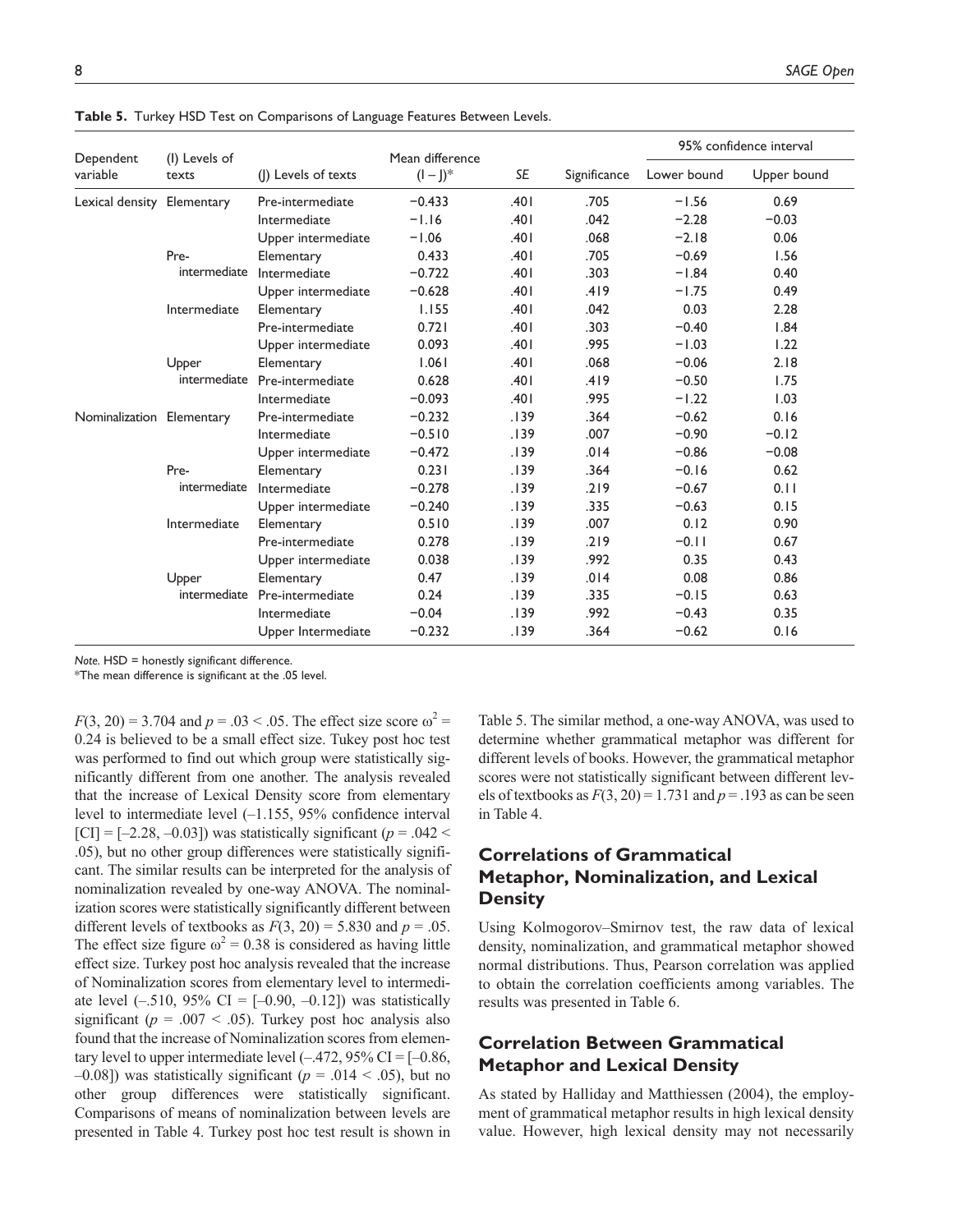|                           | Lexical density |        | Grammatical metaphor |  |
|---------------------------|-----------------|--------|----------------------|--|
| Lexical density           |                 |        |                      |  |
| Pearson correlation       |                 | .740** | $.615**$             |  |
| Significance (two-tailed) |                 | .000   | .001                 |  |
| N                         | 24              | 24     | 24                   |  |
| Nominalization            |                 |        |                      |  |
| Pearson correlation       | .740**          |        | .796**               |  |
| Significance (two-tailed) | .000            |        | .000                 |  |
| N                         | 24              | 24     | 24                   |  |
| Grammatical metaphor      |                 |        |                      |  |
| Pearson correlation       | $.615***$       | .796** |                      |  |
| Significance (two-tailed) | .001            | .000   |                      |  |
| N                         | 24              | 24     | 24                   |  |

**Table 6.** Pearson's Correlations Among Language Features.

\*Correlation is significant at the .05 level (two-tailed). \*\*Correlation is significant at the .01 level (two-tailed).

involve grammatical metaphor. The use of strings of lexical items only can also lead to lexically dense texts (Halliday, 1993b). Examples can be seen from the following sentences taken from the data.

Example 2: A **body** that is **deprived** of **gravity** also **experiences** *changes* in the *distribution* of **bodily fluids** (Anderson, 2003c).

Example 3: **Ancient astronomers examined** the **night sky hoping** to **learn** more about the **universe** (Anderson, 2003c).

Examples 2 and 3 have the same number of eight lexical items per ranking clause. However, there are two instances of grammatical metaphor (e.g., *changes* and *distribution*) in Example 2 while there is none of these found in Example 3.

Based on Halliday's studies, two hypotheses regarding the relationship between grammatical metaphor and lexical density in this study were formulated as follows.

**Hypothesis 1 (H<sub>1</sub>):** Quantitative analysis of grammatical metaphor and lexical density in this study showed that they were positively associated.

**Null Hypothesis**  $(H_0)$ **:** Quantitative analysis of grammatical metaphor and lexical density in this study showed that they were not positively associated.

Result of the correlational analysis in Table 6 shows that the significance level (*p* value) was .01. This was smaller than .05; thus, we rejected the null hypothesis  $H_0$ . This means that grammatical metaphor and lexical density demonstrated a relatively strong positive relationship with the correlation coefficient  $r = .62$ .

# *Correlation Between Nominalization and Lexical density*

Nominalization is one of the lexical items that conveys the lexical meaning; thus, it has the potential of contributing to

the text's high density. For instance, in Example 4, there are seven lexical items in two ranking clauses, giving the lexical density at 3.5 according to Halliday's method. However, in Example 5, with the employment of nominalization "care" and "loss," two ranking clauses in Example 4 are combined into one clause as seen in Example 5. As a result, lexical density goes up higher with the density value of six lexical items per clause.

Example 4: **People** must **look** after the **environment** because if they don't we will **lose resources** that are already **becoming scarce** (To et al., 2016, p. 343).

Example 5: **Environmental** *care* will **prevent** the *loss* of **scarce resources** (Humphrey et al., 2012, p. 16).

Two hypotheses regarding the relationship between nominalization and lexical density were tested in this study as follows.

- **Hypothesis 1 (H<sub>1</sub>):** Quantitative analysis of nominalization and lexical density in this study showed that they were positively associated.
- **Null Hypothesis**  $(H_0)$ **:** Quantitative analysis of nominalization and lexical density in this study showed that they were not positively associated.

As displayed in Table 6, the significance level (*p* value) was  $.01 < .05$ ; thus, we rejected the null hypothesis  $H_0$ . This means nominalization and lexical density in this study were strongly associated with the positive correlation coefficient  $r = .74$ .

# *Correlation Between Grammatical Metaphor and Nominalization*

Nominalization is the powerful resources for producing grammatical metaphor (Halliday, 1985a, 1994, 2004). An example can be seen in Example 6. There are three instances of nominalization that function as ideational grammatical metaphor at the same time.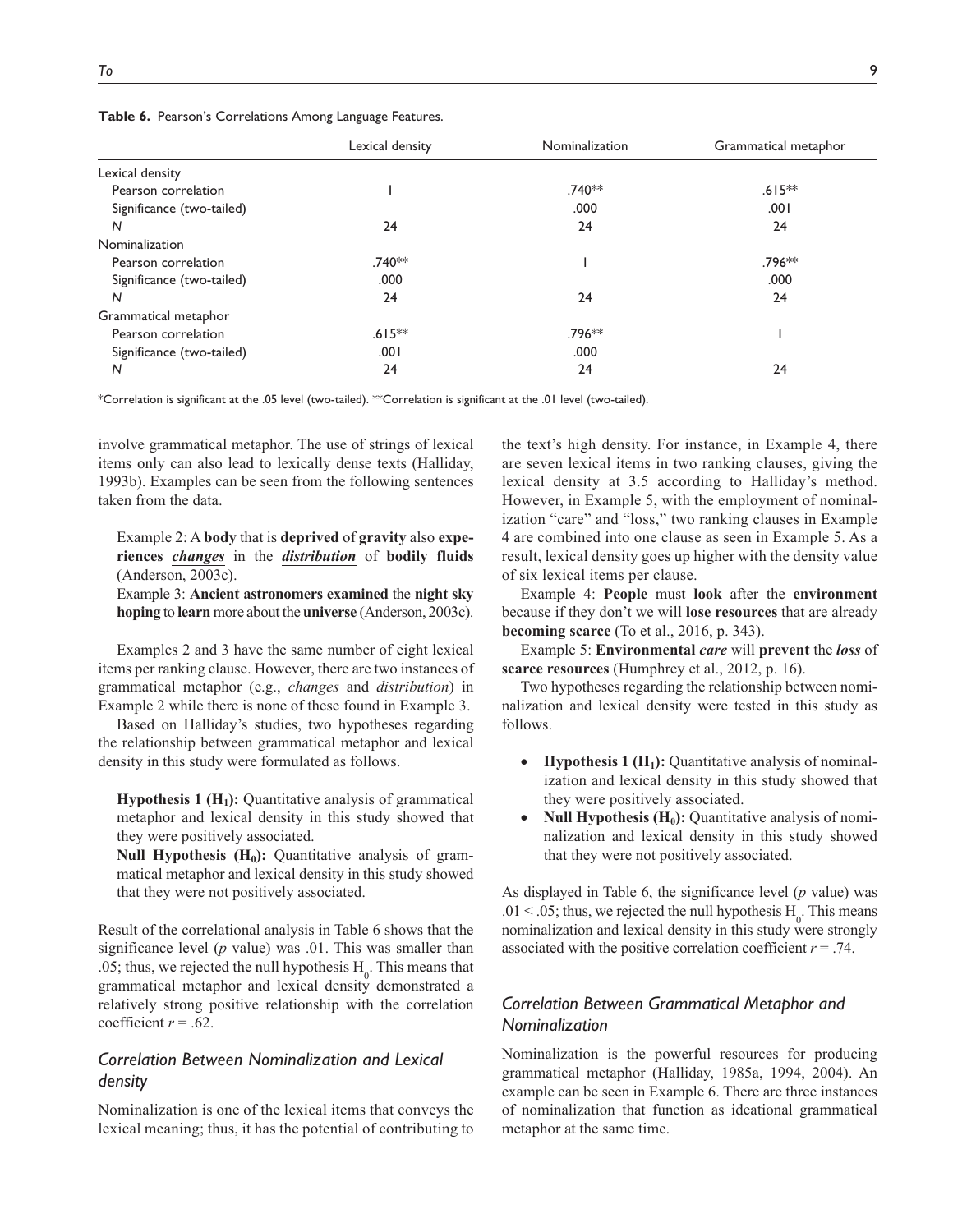Example 6: *Exposure* to *radiation* is another **serious** *hazard* that **astronauts face** (Anderson, 2003c).

Thus, to see how strong the relationship between these two features was in the data, two following hypotheses were formulated.

**Hypothesis 1 (H<sub>1</sub>):** Quantitative analysis of nominalization and grammatical metaphor in this study showed that they were positively and strongly associated.

**Null Hypothesis (H<sub>0</sub>):** Quantitative analysis of nominalization and grammatical metaphor in this study showed that they were not positively and strongly associated.

As observed in Table 6, the significance level (*p* value) was  $.01 < .05$ ; thus, we rejected the null hypothesis H<sub>0</sub>, accepting the alternative hypothesis  $H_1$ . This means nominalization and grammatical metaphor were strongly and positively associated with the positive correlation coefficient  $r = .8$ .

# **Discussion of the Results**

Rigorous research on complexity of written language in general and in scientific discourse in particular from the functional grammar perspective has been done by Halliday (1985b, 1993a, 1993b, 1998, 2004, 2008), the father of SFL theory and well-known functional and educational linguists (Banks, 2003, 2005; J. K. Martin, 2008; J .R. Martin, 1993; Ravelli, 1999). In fact, SFL has produced well-established measures toward linguistic complexity despite its real complexity in social contexts (J. R. Martin & Rose, 2003). Looking at complexity through the lens of SFL provides useful insights into language and the fuller picture of it regarding how complexity works and why it works in the way it does at the levels of grammar, discourse, and context. In addition, it does help explain the functions of language in social contexts. The modest contribution of this small-scale study is that it expands prior research by examining complexity of language in a set of international textbooks used for teaching EFL within the current context that research on EFL textbooks in light of SFL has still been underinvestigated. Although there is a general assumption that textbooks, of course, grow more complex when their levels advance, this study has statistically proved that by using SFL principles. As predicted, it has been demonstrated that complexity which is realized in density, nominalization, and grammatical metaphor increased from low to high levels of books. This might not be a surprise as displaying a gradual increase of complexity across book levels might be one of the writer's purposes in writing books for different levels. It is worth noting that Books 1, 2, and 3 in the corpus were written by one author; thus, this may be a good reason to explain why complexity was well-controlled across the first three levels of textbooks. Regarding Books 3 and 4, the descriptive statistics of linguistic features between them were relatively similar.

This finding also supports Halliday's studies when the strong positive correlations among lexical density, nominalization, and grammatical metaphor were found. This means that when nominalization rose in accordance with the book levels, this entailed the increase of grammatical metaphor and lexical density. The strong association between nominalization and grammatical metaphor  $(r = .8)$  also confirms that nominalization is the powerful resource for producing grammatical metaphor or the main form of grammatical metaphor is nominalization (Halliday & Matthiessen, 2004, 2014). This is a logical result as this study investigated two types of nominalization realized at the level of lexicogrammar, including nominalization of verbs and nominalization of adjectives. Semantically and congruently, verbs are realized as processes and adjectives realized as quality. However, when grammatical metaphor involves, processes and quality are metaphorically realized as things in another process. This means that the ideational content which is congruently expressed in clauses is densely packed in nominal groups when grammatical metaphor occurs. This explains why grammatical metaphor often follows high lexical density (Halliday & Matthiessen, 2004). The relatively strong correlation between grammatical metaphor and density in this study  $(r=.62)$  confirms this. However, grammatical metaphor does not always necessarily involve lexically dense texts, as the lexical meaning or ideational content can also be densely packed in strings of lexical items (involving nominalization). That says, nominalization is significantly associated with lexical density. The coefficient correlation between nominalization and density in this study (*r* = .74) illustrated this. This confirms that nominalization, grammatical metaphor, and lexical density are interrelated linguistic features, characterizing linguistic complexity in textbooks across levels. It is worth mentioning that while this study identified the overall trend of complexity across levels based on the mean scores of linguistic features investigated, the standard deviation, minimum, and maximum values of each book indicate that a few specific texts in high-level textbooks had relatively similar complexity values compared with the other ones in lower level textbooks. An example might be found in Book 4 with the minimum score of lexical density of 3.81, while it was 3.6 in Book 1. Another example can be seen in the use of grammatical metaphor. A low-level text may employ the same amount of grammatical metaphor as it does in the higher level text. Maximum values of grammatical metaphor in Book 1 and Book 3 are two illustrations. Although these cases were not many in the data, the result is also important as it indicates that to choose appropriate texts or textbooks suiting the leaner levels and teaching purposes, detailed examination of particular texts might be essential in addition to the whole book.

This research is worthwhile as recent research on linguistic complexity in SLA literature seemed to neglect to look at how complexity realized in international textbooks from Halliday's functional grammar approach (see Benedikt & Bernd, 2009; Dahl, 2008; Fred, 2009; Hendrikse & Van Zweel, 2010; Kuiken & Vedder, 2007; Miestamo, 2009;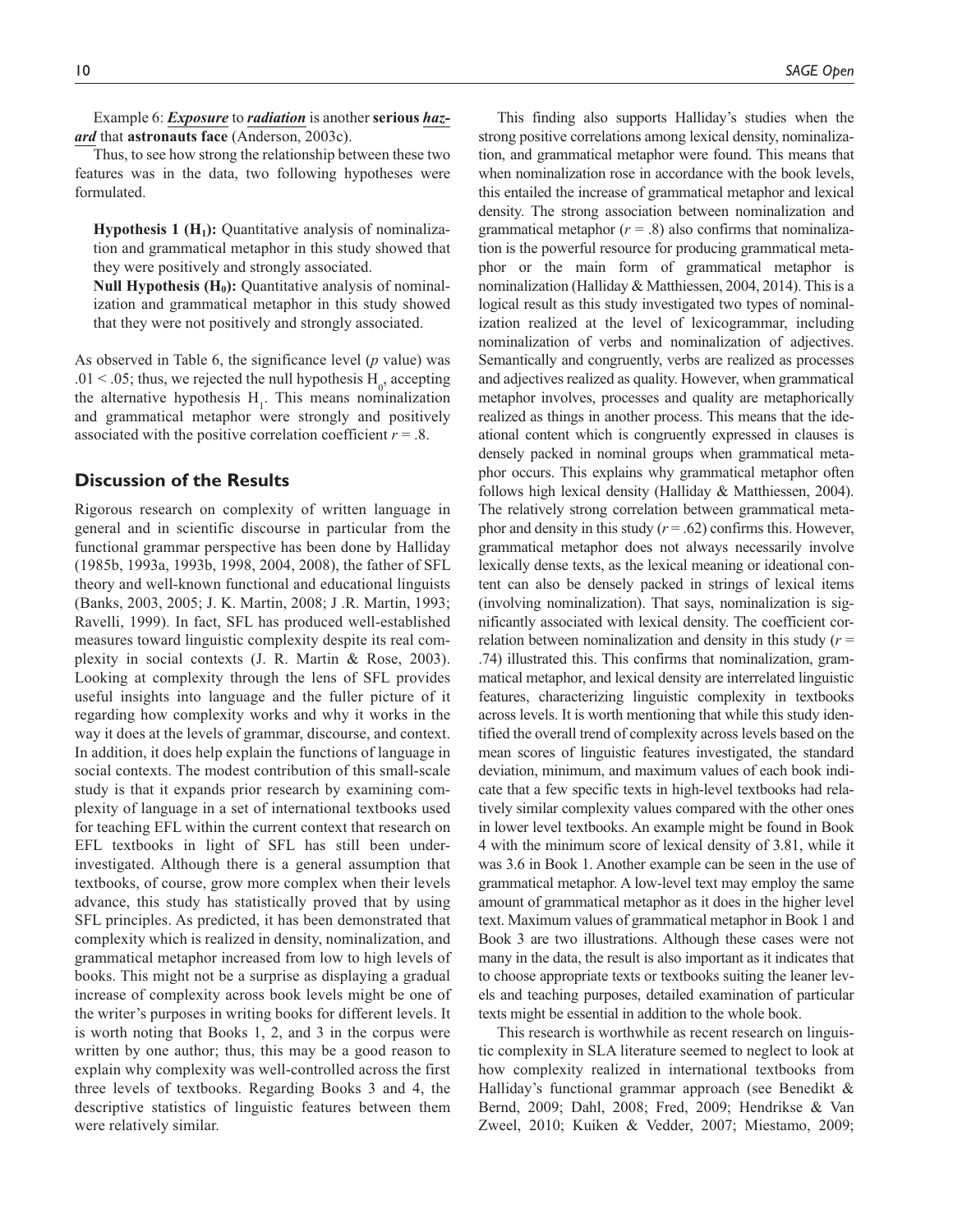Ortega, 2003; Patrick, 2008; Szmrecsanyi & Kortmann, 2012). Our research has filled that gap and confirmed that SFL is a good model to examine linguistic complexity, as it allows us to look at complexity at three levels and social functions of language. Examining complexity from the SFL perspective also helps identify the interrelated relationships among linguistic features characterizing complexity; thus, it provides appropriate and convincing explanations of complexity.

As explained previously, grammatical metaphor is considered as having interrelated relationship with lexical density and nominalization (Halliday, 1985a, 1994; Halliday & Matthiessen, 2004). Halliday and Matthiessen (2004) state that nominalization is "the single most powerful resource for creating grammatical metaphor" (p. 656), resulting in high lexical density. Nominalization and grammatical metaphors are language features of academic texts at a higher level. Lower level texts may not use a high amount of nominalization and grammatical metaphors, leading to less dense texts. This finding of the study provides a number of practical implications for understanding reading and writing development of students as well as for the teaching of reading and writing and curriculum design. Two studies by To and Thomas (2017) and Thomas and To (2016) in Australian writing texts show that even high scoring middle primary school students were able to use nominalization and different types of grammatical metaphors of modality in their writing, though this nominalization is formally introduced in the Australian curriculum: English in Year 8. This suggests that lower grade or level students are able to acquire these language resources if they are explicitily taught. The extent to which they use the advanced linguistic features like nominalization and grammatical metaphor helps understand their writing development. In curricular in secondary school education in English-speaking contries like Australia, texts are full of nominalization and grammatical metaphors. Being able to understand these concepts will enable students to be successful with their reading and writing. In the teaching of reading, teachers can unpack nominalization and grammatical metaphors for students to understand the texts more easily and then repack them so that they can have access to abstraction and technicality which are typical in secondary natural science and humanity subjects.

It is also important to note that the purpose of this research was not evaluating the books *Active Skills for Reading* as a whole, as an evaluation of textbooks necessarily involves a variety of factors in which linguistic complexity is just one of those. Besides, this research did not investigate all the genres in four textbooks chosen; consequently, the conclusions on linguistic complexity drawn from the findings in this study should be understood within its research scope. Regardless, further research on linguistic complexity in EFL textbooks and in SLA can be expanded based on this study.

### **Conclusion**

This research investigated four EFL textbooks at four different levels to quantify complexity to draw a conclusion about the relationship between complexity and textbook levels. The findings show that linguistic complexity increased when the level of textbook advanced from elementary to upper intermediate. However, the highest level of textbooks, upper intermediate, did not demonstrate the peak of complexity among four levels. There were strong relationships among nominalization, grammatical metaphor, and lexical density in the data. Across four levels of textbooks, on average, texts at higher level displayed higher density and frequency of nominalization and grammatical metaphor. These findings recommend that for text choice, to choose appropriate texts suiting the learner level, an examination of the complexity of the text language is necessary. For textbook choice, it is helpful to look at textbook levels proposed by textbook writers, but it would also be useful to examine specific texts in those books. As for compiling textbook in general, thinking of teaching purposes, L2L levels, linguistic complexity, fields, and genres of texts will help writers deploy appropriate linguistic resources to fulfill their aims in textbook writing.

### **Declaration of Conflicting Interests**

The author(s) declared no potential conflicts of interest with respect to the research, authorship, and/or publication of this article.

#### **Funding**

The author(s) disclosed receipt of the following financial support for the research, authorship, and/or publication of this article: This paper is part of a PhD research project fully funded by the University of Tasmania, Australia.

#### **References**

- Anderson, N. J. (2003a). *Active skills for reading, Book 1*. Boston, MA: Thomson.
- Anderson, N. J. (2003b). *Active skills for reading, Book 2*. Boston, MA: Thomson.
- Anderson, N. J. (2003c). *Active skills for reading, Book 3*. Boston, MA: Thomson.
- Anderson, N. J. (2003d). *Active skills for reading, Book 4*. Boston, MA: Thomson.
- Banks, D. (2003). The evolution of grammatical metaphor in scientific writing. In A.-M. Simon-Vandenbergen, M. Taverniers, & L. J. Ravelli (Ed.), *Grammatical metaphor: Views from systemic functional linguistics* (pp. 127-147). Amsterdam, The Netherlands: John Benjamins.
- Banks, D. (2005). On the historical origins of nominalized process in scientific text. *English for Specific Purpose*, *24*, 347-357.
- Benedikt, S., & Bernd, K. (2009). Between simplification and complexification: Non-standard varieties of English around the world. In G. Sampson, D. Gil, & P. Trudgill (Eds.), *Language complexity as an evolving variable* (pp. 64-79). New York, NY: Oxford University Press.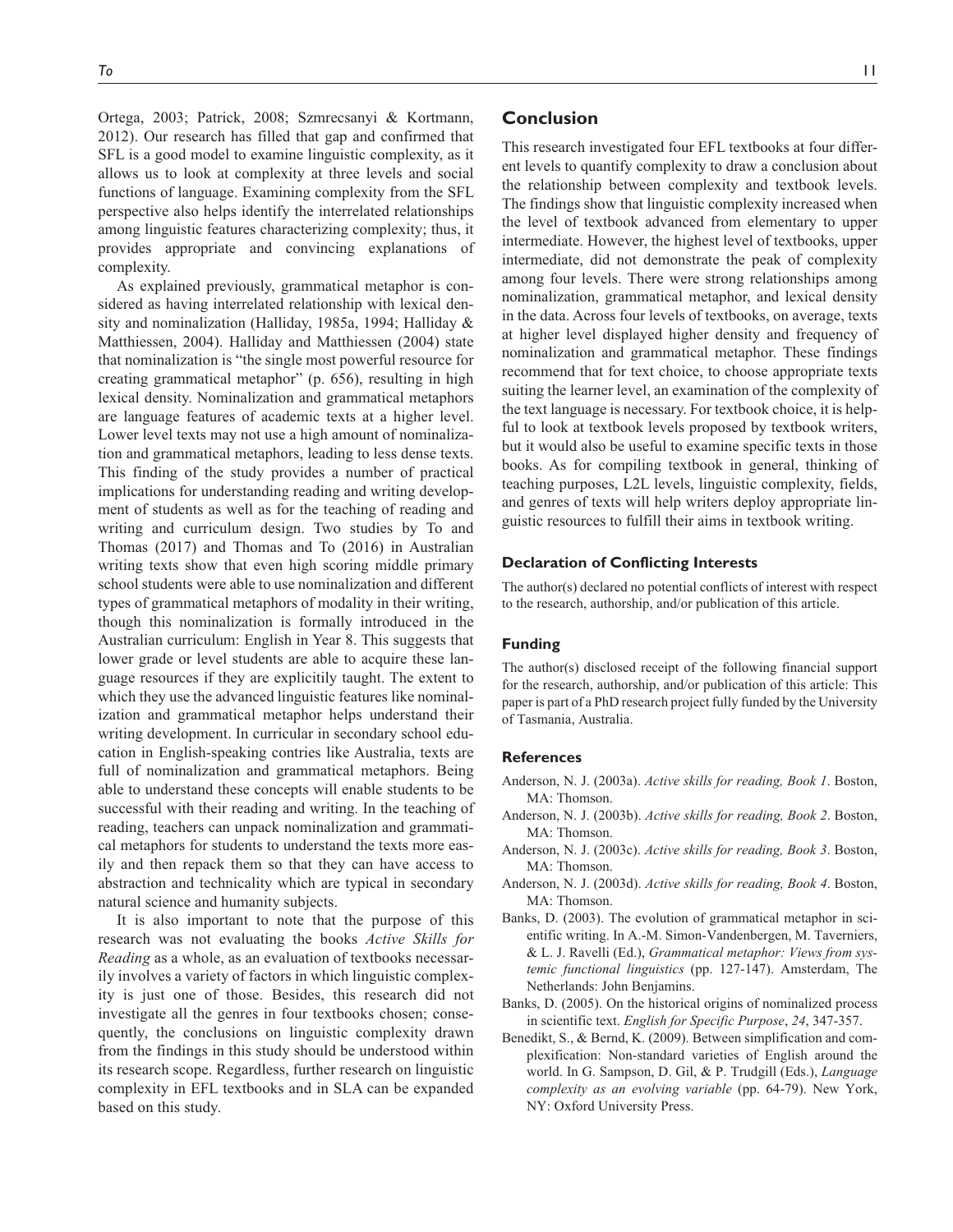- Besser, D., Stone, G., & Luan, N. (1999). Textbooks and teaching: A lesson from students. *Journalism of Mass Communication Educator*, *53*(4), 4-17.
- Bloor, T., & Bloor, M. (1995). *The functional analysis of English: A Hallidayan approach*. London, England: Edward Arnold.
- Castello, E. (2008). *Text complexity and reading comprehesion tests*. Bern, Switzerland: Peter Lang.
- Christie, F., & Derewianka, B. M. (2008). *School discourse: Learning to write across the years of schooling* (1st ed.). London, England: Continuum.
- Dahl, Ö. (2004). *The growth and maintenance of linguistic complexity*. Amsterdam, The Netherlands: John Benjamins.
- Dahl, Ö. (2008). Grammatical resources and linguistic complexity: Siriono as a language without NP coordination. In M. Matti, S. Kaius, & K. Fred (Eds.), *Language complexity: Typology, contact, change* (pp. 153-164). Amsterdam, The Netherlands: John Benjamins.
- Dahl, Ö. (2009). Testing the assumption of complexity invariance: The case of Elfdalian and Swedish. In G. Sampson, D. Gil, & P. Trudgill (Eds.), *Language complexity as an evolving variable* (pp. 50-63). New York, NY: Oxford University Press.
- Eggins, S. (1994). *An introduction to systemic functional linguistics*. London, England: Pinter.
- Fred, K. (2009). Origin and maintenance of clausal embedded complexity. In G. Sampson, D. Gil, & P. Trudgill (Eds.), *Language complexity as an evolving variable* (pp. 192-202). New York, NY: Oxford University Press.
- Halliday, M. A. K. (1985a). *An introduction to functional grammar*. London, England: Edward Arnold.
- Halliday, M. A. K. (1985b). *Spoken and written language*. Geelong, Victoria, Australia: Deakin University.
- Halliday, M. A. K. (1993a). The analysis of scientific texts in English and Chinese. In M. A. K. Halliday & J. K. Martin (Eds.), *Writing science: Literacy and discourse power* (pp. 124-132). London, England: Falmer.
- Halliday, M. A. K. (1993b). Some grammatical problems in scientific English. In M. A. K. Halliday & J. R. Martin (Eds.), *Writing science: Literacy and discursive power* (pp. 69-85). London, England: Falmer.
- Halliday, M. A. K. (1994). *An introduction to functional grammar* (2nd ed.). London, England: Edward Arnold.
- Halliday, M. A. K. (1998). Things and relations: Regrammaticising experience as technical language. In J. R. Martin & R. Veel (Eds.), *Reading science: Critical and functional perspectives on discourses of science* (pp. 185-235). London, England: Routledge.
- Halliday, M. A. K. (2004). *The language of science*. London, England: Continuum.
- Halliday, M. A. K. (2008). *Complementarities in language*. Beijing, China: The Commercial Press.
- Halliday, M. A. K., & Martin, J. R. (1993). *Writing science: Literacy and discursive power*. London, England: Palmer.
- Halliday, M. A. K., & Matthiessen, C. M. I. M. (1999). *Construing experience through meaning: A language-based approach to cognition*. London, England: Cassell.
- Halliday, M. A. K., & Matthiessen, C. M. I. M. (2004). *An introduction to functional grammar* (3rd ed.). London, England: Arnold.
- Halliday, M. A. K., & Matthiessen, C. M. I. M. (2014). *An introduction to functional grammar* (4th ed.). London, England: Routledge.
- Hendrikse, R., & Van Zweel, H. (2010). A phylogenetic and cognitive perspective on linguistic complexity. *Southern African Linguistics & Applied Language Studies*, *28*, 409-422. doi:10. 2989/16073614.2010.548017
- Humphrey, S., Droga, L., & Feez, S. (2012). *Grammar and meaning* (New ed.). Sydney: Primary English Teaching Association Australia.
- Kuiken, F., & Vedder, I. (2007). Task complexity and measures of linguistic performance in L2 writing. *International Review of Applied Linguistics in Language Teaching*, *45*, 261-284. doi:10.1515/iral.2007.012
- Kusters, W. (2008). Complexity in linguistic theory, language learning and language change. In M. Matti, S. Kaius, & K. Fred (Eds.), *Language complexity: Typology, contact, change* (pp. 3-22). Amsterdam, The Netherlands: John Benjamins.
- Lia, P., & Zeynep, B. (2016). Cohesion features in ESL reading: Comparing beginning intermediate and advanced textbooks. *Reading in a Foreign Language*, *28*, 79-100.
- Lukin, A. (2013). Embedded clause: A guide for the confused but conscientious. Macquarie, Australia: Macquarie University.
- Martin, J. K. (2008). Incongruent and proud: De-vilifying "nominalization." *Discourse Society*, *19*, 801-810. doi:10.1177/ 0957926508095895
- Martin, J. R. (1993). Life as a noun: Arresting the universe in science and humanities. In M. A. K. Halliday & J. R. Martin (Eds.), *Writing science: Literacy and discursive power* (pp. 221-267). London, England: Falmer.
- Martin, J. R. (1992). *English text: System and structure*. Philadelphia, PA: John Benjamins.
- Martin, J. R. (2001). Language, register and genre. In A. Burns & C. Coffin (Eds.), *Analyzing English in a global context: A reader* (pp. 149-166). London, England: Routlege.
- Martin, J. R., & Rose, D. (2003). *Working with discourse: Meaning beyond the clause*. London, England: Continuum.
- Martin, J. R., & Rose, D. (2008). *Genre relations: Mapping culture*. London, England: Equinox.
- Miestamo, M. (2008). Grammatical complexity in a cross-linguistic perspective. In M. Matti, S. Kaius, & K. Fred (Eds.), *Language complexity: Typology, contact, change* (pp. 23-42). Amsterdam, The Netherlands: John Benjamins.
- Miestamo, M. (2009). Implicational hierarchies and grammatical complexity. In G. Sampson, D. Gil, & P. Trudgill (Eds.), *Language complexity as an evolving variable* (pp. 80-97). New York, NY: Oxford University Press.
- Minoo, A., & Nikan, S. (2012). Textbook evaluation: EFL teachers' perspectives on "pacesetter series." *English Language Teaching*, *5*(7), 64-68.
- Nichols, J. (2009). Linguistic complexity: A comprehensive definition and survey. In G. Sampson, D. Gil, & P. Trudgill (Eds.), *Language complexity as an evolving variable* (pp. 110-125). New York, NY: Oxford University Press.
- O'Loughlin, K. (1995). Lexical density in Candidate output on two versions of an oral proficiency test. *Melbourne Papers in Language Teaching*, *1*(3), 26-48.
- Ortega, L. (2003). Syntactic complexity measures and their relationship to L2 proficiency: A research synthesis of collegelevel L2 writing. *Applied Linguistics*, *24*, 492-518.
- Patrick, J. (2008). Assessing linguistic complexity. In M. Matti, S. Kaius, & K. Fred (Eds.), *Language complexity: Typology,*